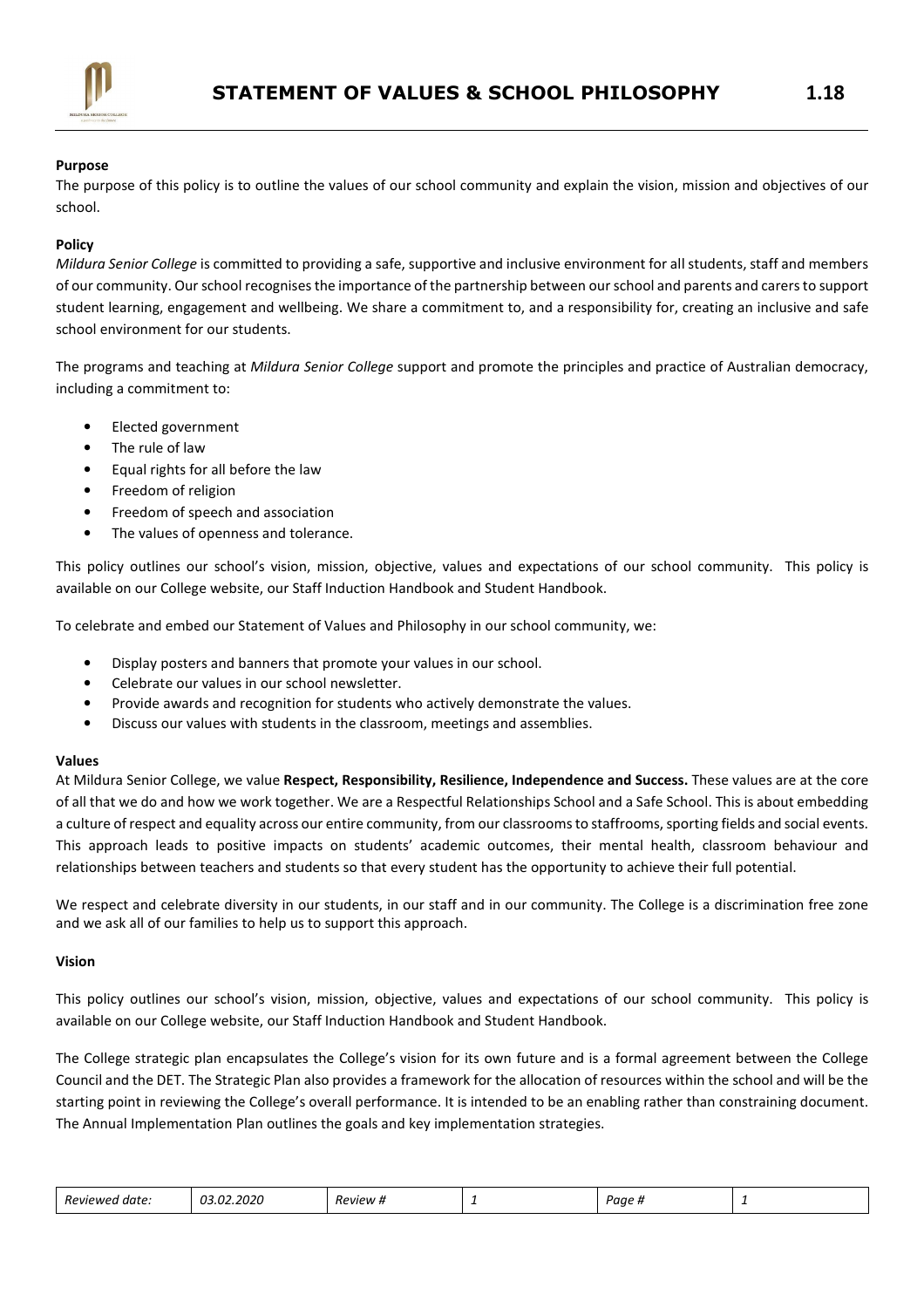

Goals:

- To improve the learning growth and achievement outcomes for every student.
- To improve students' engagement in their learning and schooling and build the level of wellbeing for every student.

At Mildura Senior College, we aim to deliver:

- Access to a rich and broad senior curriculum.
- Excellence in education and training pathways for all students.
- Growth in our students' learning levels and their social and emotional wellbeing

# Mission

The College's mission is to improve student outcomes, and will always strive to ensure:

- All students achieve success in their chosen pathway.
- The existence of mutual respect in the College.
- The development of a reflective learning community committed to continuous improvement in student outcomes.
- That students develop respect, resilience, independence and social responsibility.
- Our students have a greater connection to their community.

This is achieved through:

- Building a culture of MUTUAL respect.
- Supporting each other to build resilience.
- Role modelling responsible behaviours.
- Creating opportunities for independence.
- Learning and social development.
- Recognising success on all levels for all students.

The College promotes and provides a young adult learning environment which is oriented to developing students for the adult world they are entering. The learning environment is therefore dependent upon a partnership between teacher/education support and student, the recognition of the emerging independence of the student and on the fundamental orientation of the College towards learning. Support, combined with opportunities to exercise growing independence and self-discipline, underpins all practices. The College has a strong belief that this learning environment will assist students gain success at the VCE/VCAL level and prepare them to enter a range of post-school options. Restorative Practice forms the basis of the approach to student/staff relationships.

# Behavioural Expectations

Mildura Senior College acknowledges that the behaviour of staff, parents, carers and students has an impact on our school community and culture. We acknowledge a shared responsibility to create a positive learning environment for the children and young people at our school.

As Mildura Senior College staff, we will:

- Provide highly qualified staff who know their subject area, understand young adults and maintain high standards of professional instruction.
- Be dedicated and committed to support team work, to ensure each student strives to maximise their ability and results.
- Provide substantial access to teacher assistance both in and outside normal class time.
- Expert advice and guidance in the selection of higher education and vocational options.
- Provide access to quality facilities and equipment that facilitate student success; including state-of-the-art learning technologies.
- Provide a supportive young adult environment where an ethos of cooperation, courtesy and care exists between staff and students.
- Provide additional curriculum activities that assist students to succeed in their Senior Schooling as well as developing pride and respect in themselves and their College.

| 2.2020<br>$\sim$<br>Reviewed<br>Paae<br><i>Review #</i><br>date.<br>.<br>. .<br>- |
|-----------------------------------------------------------------------------------|
|-----------------------------------------------------------------------------------|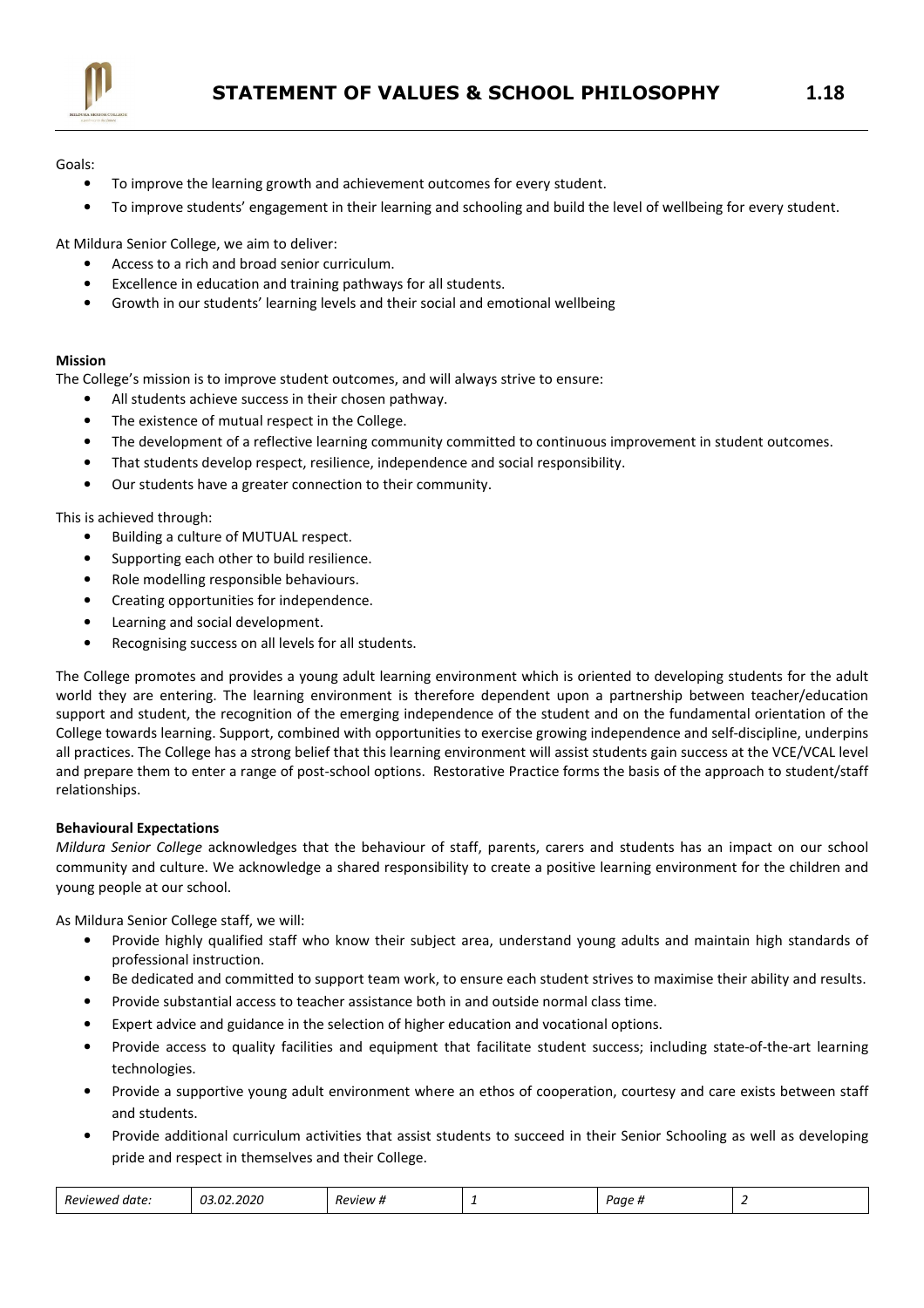

- Model positive behaviour and treat all members of the school community with respect.
- Communicate politely and respectfully with all members of the school community.
- Work collaboratively to create a school environment where respectful and safe behaviour is expected of everyone.
- Behave in a manner consistent with the standards of our profession and meet core responsibilities to provide safe and inclusive environments.
- Plan, implement and review our work to ensure the care, safety, security and general wellbeing of all students at school.
- Identify and support students who are or may be at risk.
- Do our best to ensure every child achieves their personal and learning potential.
- Work with parents to understand their child's needs and, where necessary, adapt the learning environment accordingly.
- Proactively engage with parents about student outcomes.
- Work collaboratively with parents to improve learning and wellbeing outcomes for students with additional needs.
- Communicate with the principal and school leaders in the event we anticipate or face any tension or challenging behaviours from parents or any person who is acting in an offensive, intimidating or otherwise inappropriate way to leave the school grounds.

## As parents and carers, we will:

- Insist that students attend all classes every day unless illness or a family emergency occurs.
- Communicate with the College on the day of the student's absence.
- Assist students to maintain a balance between work, leisure and rest.
- Contact the College if there is a concern regarding wellbeing, learning progress or work completion.
- Support the College and Victorian Curriculum Assessment Authority rules.
- Assist the College to obtain data about its performance through sample surveys.
- Attend Parent/Student/Teacher (PST) conferences, information evenings, concerts and exhibitions.
- Not call students on their mobile phone during school time in an emergency contact the office.
- Maintain regular contact if required with teachers via phone, interview or email.
- Model positive behaviour to our child.
- Communicate politely and respectfully with all members of the school community.
- Take an interest in our child's school and learning.
- Work with the school to achieve the best outcomes for our child.
- Communicate constructively with the school and use expected processes and protocols when raising concerns.
- Support school staff to maintain a safe learning environment for all students.
- Follow the school's processes for communication with staff and making complaints.
- Treat all school leaders, staff, students, and other members of the school community with respect.

### As students, we will:

- Attend class and activities punctually and be prepared for learning.
- Complete and hand in all work and Assessment Tasks on time.
- Work in a co-operative manner with teaching and support staff.
- Be prepared to do their best in their various studies.
- Follow the College Engagement and Wellbeing Policy.
- Seek the assistance of teachers, counsellors, and school personnel when needed.
- Adhere to the classroom expectations established by the teacher and the class, and make the most of our educational opportunities.
- Behave in a mature and responsible manner, and model positive behaviour to other students.
- Develop work habits in and out of class to ensure continuous improvement.
- Engage positively when using social media.
- Communicate politely and respectfully with all members of the school community, including staff and fellow students.

| Reviewe<br>date<br><br>. | <b>.</b><br>$11-$<br>$\sim$ $\sim$ $\sim$ $\sim$ $\sim$ | <i>RPVIPIA</i><br> | - | $\sim$<br>aar<br> |  |
|--------------------------|---------------------------------------------------------|--------------------|---|-------------------|--|
|--------------------------|---------------------------------------------------------|--------------------|---|-------------------|--|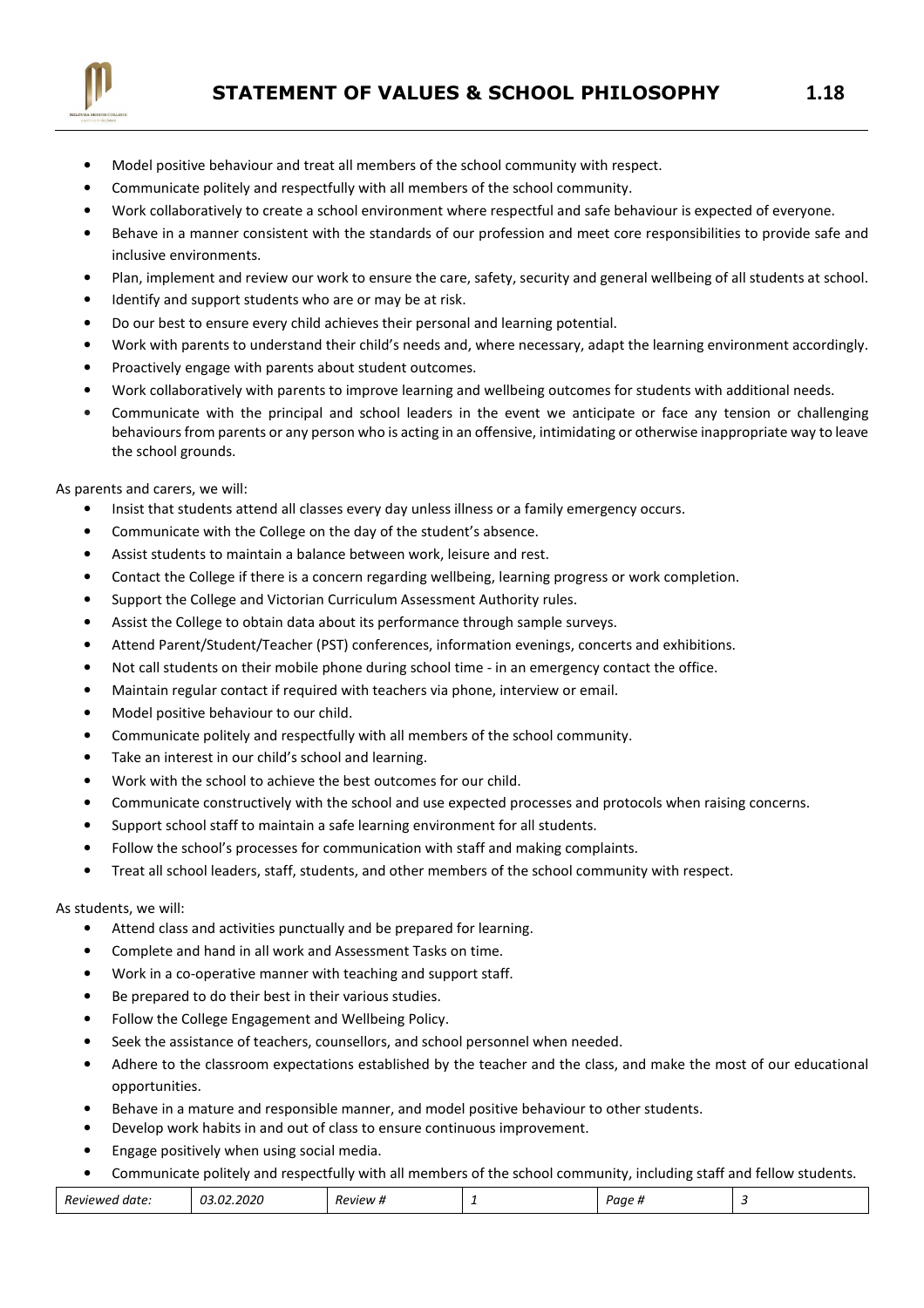

As community members, we will:

- Model positive behaviour to the school community.
- Treat other members of the school community with respect.
- Support school staff to maintain a safe and inclusive learning environment for all students.
- Utilise the school's processes for communication with staff and submitting complaints.

#### Unreasonable Behaviours

Schools are not public places, and the Principal has the right to permit or deny entry to school grounds (for more information, see our Visitors Policy).

Unreasonable behaviour that is demonstrated by school staff, parents, carers, students or members of our school community will not be tolerated at school, or during school activities.

Unreasonable behaviour includes:

- Speaking or behaving in a rude, manipulative, aggressive or threatening way, either in person, via electronic communication or social media, or over the telephone.
- The use or threat of violence of any kind, including physically intimidating behaviour such as aggressive hand gestures or invading another person's personal space.
- Sending demanding, rude, confronting or threatening letters, emails or text messages.
- Sexist, racist, homophobic, transphobic or derogatory comments.
- The use of social media or public forums to make inappropriate or threatening remarks about the school, staff or students.

Harassment, bullying, violence, aggression, threatening behaviour and unlawful discrimination are unacceptable and will not be tolerated at our school.

Unreasonable behaviour and/or failure to uphold the principles of this Statement of Values and School Philosophy may lead to further investigation and the implementation of appropriate consequences by the school Principal.

At the Principal's discretion, unreasonable behaviour may be managed by:

- requesting that the parties attend a mediation or counselling sessions
- implementing specific communication protocols
- written warnings
- conditions of entry to school grounds or school activities
- exclusion from school grounds or attendance at school activities
- reports to Victoria Police
- legal action

Inappropriate student behaviour will be managed in according with our school's Student Wellbeing and Engagement Policy and Bullying Prevention Policy.

Our Statement of Values and School Philosophy ensures that everyone in our school community will be treated with fairness and respect. In turn, we will strive to create a school that is inclusive and safe, where everyone is empowered to participate and learn.

### Resources

This policy should be read in conjunction with the following school policies:

- 1.02 Bullying Prevention Policy
- 1.08 Complaints Policy
- 1.12 Duty of Care Policy
- 1.19 Student Wellbeing and Engagement Policy
- 1.21 Visitors Policy

| -<br><i>Reviewer</i><br>I date: | חמי<br>നാ | ?PviPw # | - | $\lambda$<br>uue н<br> |  |
|---------------------------------|-----------|----------|---|------------------------|--|
|---------------------------------|-----------|----------|---|------------------------|--|